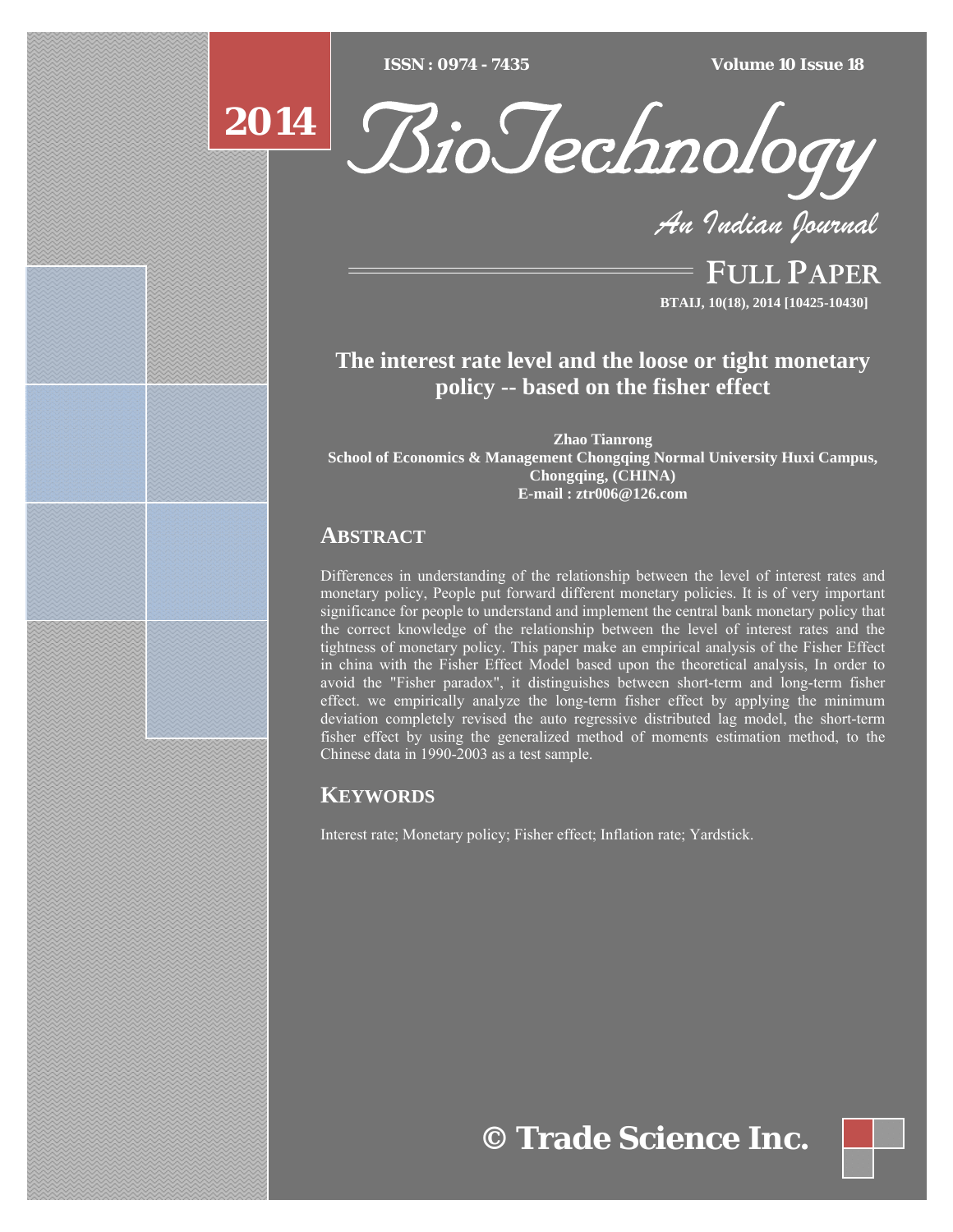### **INTRODUCTION**

 According to Fisher's analysis, the nominal interest rate will increase as people anticipate the increase of the inflation rate, which will be fully reflected on the nominal interest rate, and the nominal interest rate, together with the price level, will change in the same direction. This long-term effect is generally called "Fisher Effect". If Fisher Effect does exist, the increase of the nominal interest rate is not the reflection of the implementation of the tight monetary policy, but the result of the increase of the inflation rate. Thus, the nominal interest rate should be used with caution as an indicator of to reflect the degree of tightness in the monetary policy. As a result, whether the discretion of the interest rate can be the best scale to judge the degree of tightness in the monetary policy of the Central Bank mainly lies in whether "Fisher Effect" exists between the nominal interest rate and the inflation rate in China.

#### **LITERATURE REVIEW**

 In some empirical literature, the adjustment between the nominal interest rate and the inflation rate is one to one, which indicates the real interest rate is equal to constant. Fama (1975)<sup>[1]</sup>, by regressing the nominal interest rate which is used as the explained variable of the inflation rate, finds that the bond market of America is effective, and the reason lies in that the nominal interest rate summarizes all the message of the future inflation rate that the past inflation rate contains, the effectiveness, as well as the observed effective yield, is constant, which means the complete adjustment between the nominal interest rate and the change of the prospective inflation rate**[2]**. Engle and Granger (1987), as well as Mishkin (1992), used the method of cointegration to analyze the interest rate of one month and the interest rate of three months, pointing out that Fisher Effect is a long-term (not short-term) phenomenon<sup>[3]</sup>. Wallace and Warner (1993) used Johansen's maximum likelihood estimation method to prove that the one-to-one adjustment relationship does exist between the nominal interest rate and the inflation rate<sup>[4]</sup>. Evans and Lewis (1995) used the Markov alternative model to specify the change of the inflation trend, and make a second test on the long-term relationship between the nominal interest rate and the inflation rate, finding it can't be denied that the one-to-one adjustment relationship does exist between the two (though the estimated coefficient is less than 1)**[5]**. Mishkin and Simon (1995) respectively used American and Australian data to test, with the result that strong long-term Fisher Effect did exist in some periods in these countries (though short-term Fisher Effect is denied)**[6]**. Rose (1998), King and Watson (1997) etc. denied the long-term equilibrium relationship between the two**[7,8]**. Koustas and Serletis (1999) used the quarterly data from 1957 to 1995 in the 11 OECD countries to study Fisher effect, finding that in these countries (except Japan) there is no equilibrium relationship between the two variables**[9]**.

 This paper, based on theoretical analysis, will make an empirical test on Fisher effect in China by using the standard model of Fisher Effect. It also distinguishes between the long-term and short-term Fisher Effect by drawing on Mishkin's analytical method. Based on the research of Caporale and Pittis (2000), we estimate Fisher Effect by using FMADL**[18]**. According to Mishkin, we can adopt the Generalized Method of Moments to analyze the short-term effect, by using the relevant data from 1990-2012 as samples.

#### **SPECIFICATION AND PARAMETER SETTING OF THE MODEL**

Suppose  $i_t$  is the nominal interest rate in Period t,  $r_t$  is the real interest rate in Period t,  $\pi_t^e$  is the prospective inflation rate in Period t, *P* is the capital, then we have:

$$
r_{t} = \frac{\frac{p(1+i_{t})}{1+\pi_{t}^{e}} - p}{p}
$$
 (1)

Simplify the above equation, and then we have:

$$
i_t = r_t + \pi_t^e + r_t \pi_t^e \tag{2}
$$

Because  $r_t$  and  $\pi_t^e$  are both decimals less than 1, the numerical value of  $r_t \pi_t^e$  can be approximately regarded as zero; then the quantitative relationship between the nominal interest rate and the real interest rate can be expressed as:

$$
i_t = r_t + \pi_t^e \tag{3}
$$

 If there is no money illusion, when the prospective inflation rate changes, the nominal interest rate will go up to offset the influence of the prospective inflation rate, and since the real interest rate depends on people's time preference between immediate consumption and future consumption, as well as capital output efficiency, in the long run the real interest rate can be approximately deemed as unchanged.

Thus, Fisher Effect can be verified by the following equation: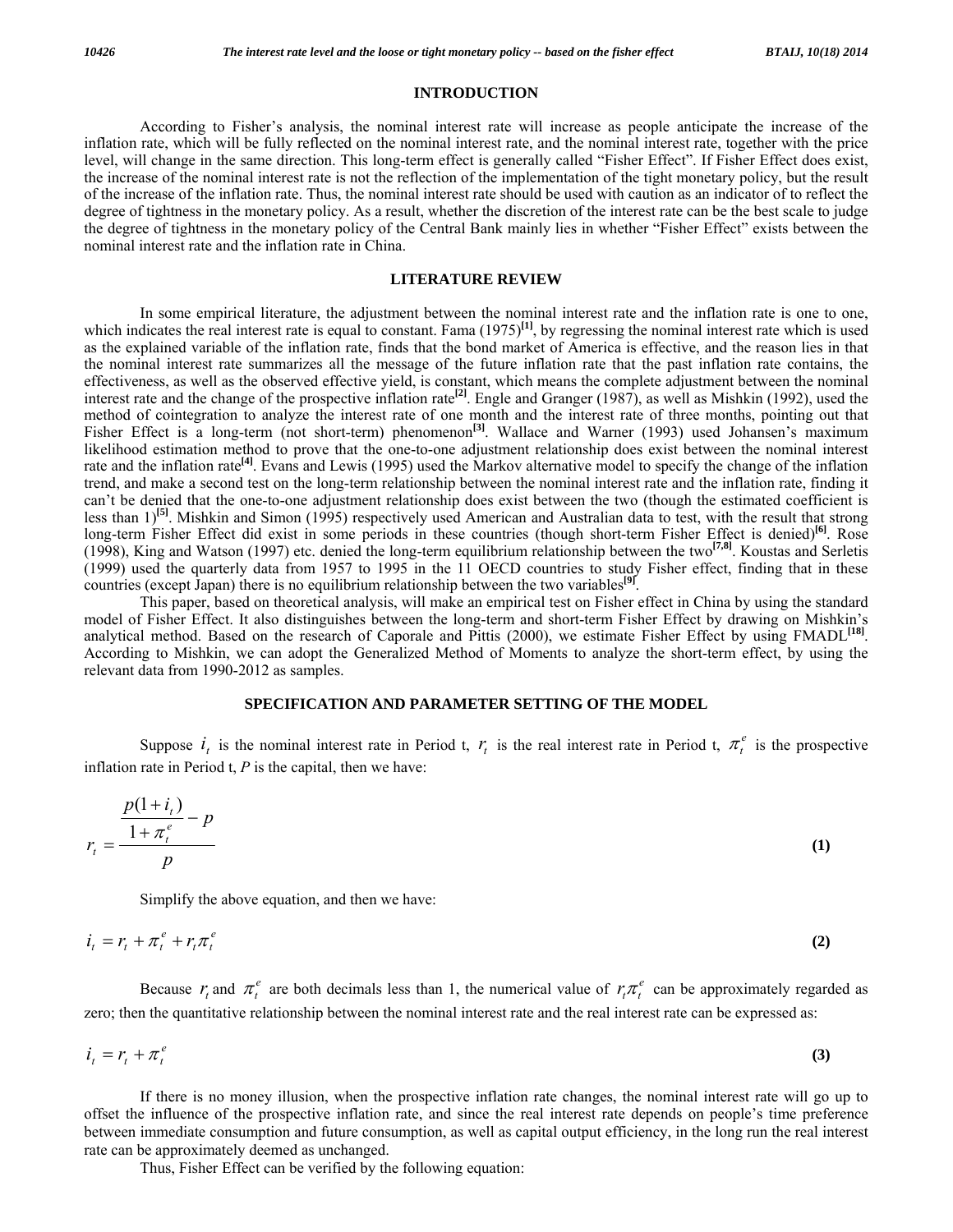$i_t = a + b \pi_t^e$ 

$$
i_t = a + b \pi_t^e \tag{4}
$$

There into, the constant term *a* indicates ex ante real interest rate; if the null hypothesis  $b=1$  can't be denied, Fisher Effect absolutely exists.

Under the hypothesis of rational expectations (Fama, 1975), the real inflation rate and the prospective inflation rate:

$$
\pi_t = \pi_t^e + \varepsilon_t \tag{5}
$$

The error term  $\varepsilon$  is the random process subject to white noise,  $\varepsilon$  and  $\pi$ <sup>e</sup> are quadrature, and then we can verify Fisher Effect by establishing the following regression equation based on equations (4)and (5):

$$
i_t = \alpha + \beta \pi_t + \eta_t \tag{6}
$$

When  $i_t$  and  $\pi_t$  comply with first order stable process, that is I (1), if there exists co-integration relationship between  $i_t$  and  $\pi_t$ , it's proved that there is long-term equilibrium relationship between the nominal interest rate and the inflation rate. The value of  $\beta$  can be estimated based on this. If H<sub>0</sub>:  $\beta = 1$  is accepted, Fisher Effect absolutely exists between the nominal interest rate and the inflation rate; if  $0 < \beta < 1$ , weak or partial Fisher Effect exists.

## **RESULT AND DISSCUSS**

#### **Variable definition and data sources**

 In the interest rate system in China, the one-year deposit interest rate is the standard to determine the interest rate in other phases and also a tool to regulate the monetary policy of the Central Bank. Therefore, this Paper uses  $i<sub>i</sub>$  to indicate the

one-year deposit base rate, which can be regarded as the nominal interest rate; the inflation rate  $\pi_t$  is indicated by the retail price index in the society; the monthly data of the deposit interest rate and the inflation rate from 1990 to 2012 are used as samples, and the data come from the initial data released by People's Bank of China and National Statistics Bureau over the years.

#### **Estimation and inspection of the model**

 According to cointegration definitions, only when the sequences of the two variables are both integrated series of the same order, can it be considered whether there exists the cointegration relationship. Thus, we first try to have a cointegration and regression test on the equation (6), and determine  $\dot{t}$ , and  $\pi$ , are integrated series of the same order, that is unit root test. We use Eviews5 to have an ADF test on  $i_t$  and  $\pi_t$ . The test result can be seen in TABLE 1.

|                                     | Data Name        | Type       |                  | <b>ADF</b> critical value |             |             | conclusion    |
|-------------------------------------|------------------|------------|------------------|---------------------------|-------------|-------------|---------------|
|                                     |                  | (C,T,p)    | <b>ADF Value</b> | 1%                        | 5%          | 10%         |               |
| $\pi_{\scriptscriptstyle \text{f}}$ | original value   | (C,T,15)   | $-2.108540$      | $-3.993335$               | $-3.427004$ | $-3.136780$ | No Stationary |
|                                     | first difference | (C,T,15)   | $-5.366074$      | $-3.993335$               | $-3.427004$ | $-3.136780$ | Stationary    |
| $I_{\rm t}$                         | original value   | $(C, -15)$ | $-1.209223$      | $-3.991780$               | $-3.426251$ | $-3.136336$ | No Stationary |
|                                     | first difference | (C,T,15)   | $-16.40154$      | $-3.991904$               | $-3.426311$ | $-3.136371$ | Stationary    |

The results show that the nominal interest rate  $t_i$  and the inflation rate  $\pi_i$  are not stable in themselves, so the fact that the null hypothesis of the unit root exists can't be denied at the level of above 10% according to PP standard. Since the above results show both the two variables contain unit root, we use one difference score to test whether the sequences of various variables are integrated series of the same order, i.e. I (1). It turns out that after one difference score, variables become notable above the 1% level, which indicates the one difference score of the nominal interest rate and the inflation rate is

stable. So  $i$ , and  $\pi$ , are first order stationary series, meeting the conditions for cointegration analysis.

Have a cointegration test on the estimation equation (6) by using OLS, and get the following regression equation: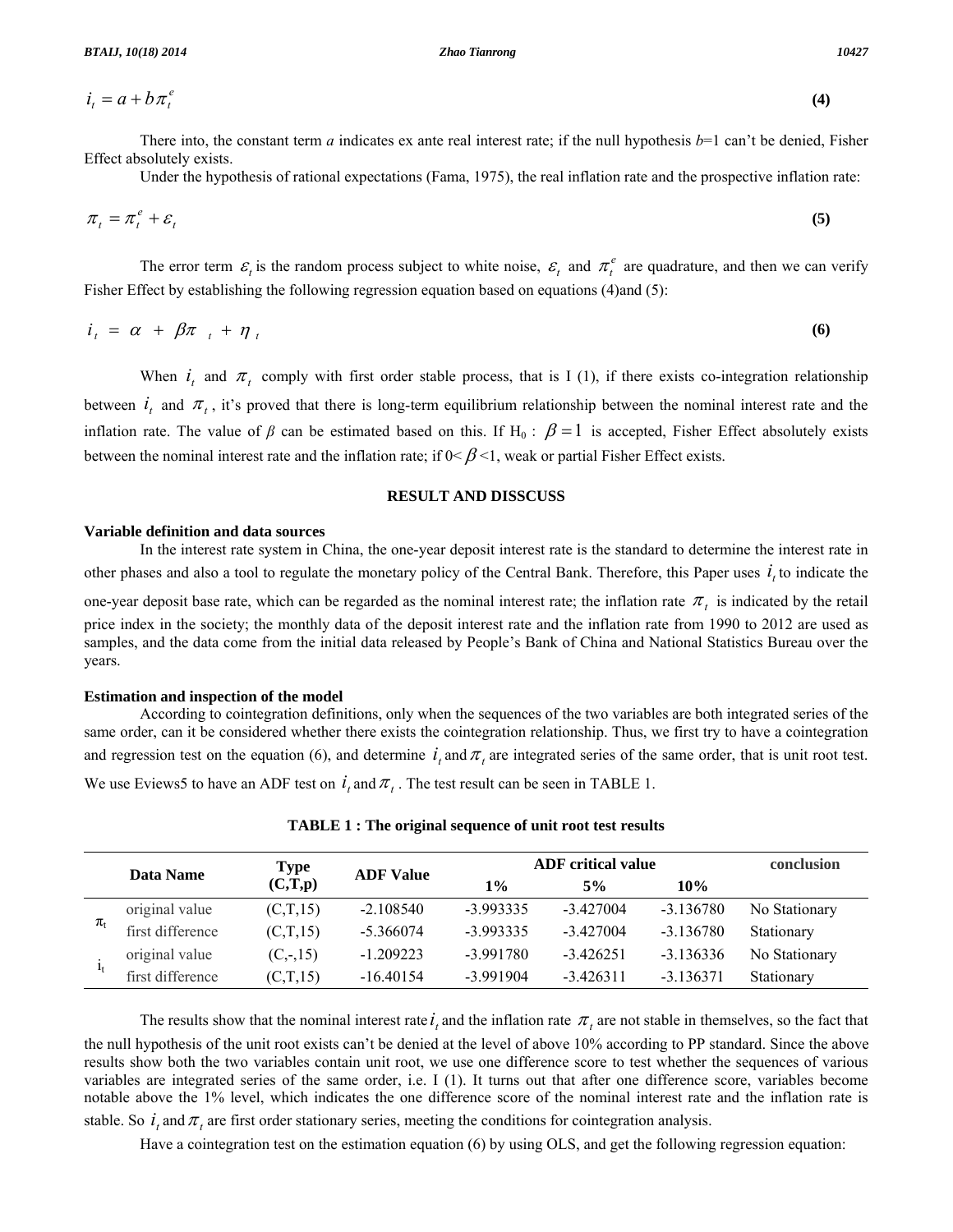$$
i_t = -34.87729 + 0.380605 \pi_t + \eta_t
$$
  
\n
$$
(-15.65175) (17.91181)
$$
  
\n
$$
R^2 = 0.54 \qquad DW = 0.036446 \qquad F = 320.8328
$$
 (7)

Then have a unit root test on the regression residual  $\eta_t$ . If  $\eta_t$  is I (0), there is cointegration relationship between  $i_t$ and  $\pi_t$ . Have an ADF unit root test on  $\eta_t$ , the result can be seen in TABLE 2.

**TABLE 2 : The regression residual sequence of unit root test results** 

| Data<br>Name   | <b>Type</b> | ADF | <b>ADF</b> critical value  |       |          |  |
|----------------|-------------|-----|----------------------------|-------|----------|--|
|                |             |     | $1\%$                      | $5\%$ | 10%      |  |
|                |             |     |                            |       |          |  |
| $\eta_{\rm t}$ | O)          |     | 2.948555 2.573398 1.941982 |       | 1.615929 |  |

Seen from the above,  $\eta_t$  is notable at the 1% level, and zero hypothesis is denied. Thus it van be inferred that the regression residual sequence  $\eta_t$  is stationary time series I (0), indicating the variable sequences  $i_t$  and  $\pi_t$  have cointegration relationship, that is, there exists a long-term stable relationship between the interest rate  $t_i$  and the inflation rate  $\pi_i$ .

 Given that the choice of the estimation method has a significant influence on the generation of Fisher Paradox, especially on the single equation regression model of small samples, this paper uses Bewley's (1975)**[21]** dynamic model to estimate the long-term Fisher Effect, and Inder (1993) demonstrates that in this dynamic model, the complete revision program of parameter correction can be applied to estimate the regression equation that has first order cointegration series, and helps to eliminate deviation in the regression process**[22]**. this model can be expressed as:

$$
i_{t} = \sum_{s=0}^{p-1} \rho_{s} \Delta i_{t-s} + \beta \pi_{t} + \sum_{j=0}^{q-1} \delta_{j} \Delta \pi_{t-j} + v_{t}
$$
\n(8)

Get the estimator of the long-term Fisher Effect via the following two steps:

Firsrly, Regress Bewley's dynamic model, and get  $\beta$  as well as the estimated value  $\hat{\beta}$ ,  $\hat{\rho}_s$ 和 $\hat{\delta}_l$ . After the test, when p is 61, q is 65, the model is optimal; the value of AIS is the smallest, that's 0.002012, and the R-squared value reaches 0.996913.

Secondly, Define 
$$
i_t^* = i_t - \sum_{s=0}^{p-1} \hat{\rho}_s \Delta i_{t-s} - \sum_{j=0}^{q-1} \hat{\delta}_j \Delta \pi_{t-j}
$$
, and then we can eliminate the short-term effect; via the

least square regression of  $\pi_t$  by  $i_t^*$ , we can get the estimator of the instrumental variable which is completely corrected. The regression result can be seen in TABLE 3.

| <b>Variable</b>             | Coefficient                   | Std.<br>Error                        | t-<br><b>Statistic</b> | Prob.    |
|-----------------------------|-------------------------------|--------------------------------------|------------------------|----------|
| $\mathcal{C}$               | $-60.34468$ 0.266836 226.1488 |                                      |                        | 0.0000   |
| $\pi$ ,                     |                               | 0.615056 0.002597 236.7982           |                        | 0.0000   |
| R-squared                   |                               | 0.996287 Mean dependent var 2.804628 |                        |          |
| Adjusted R-<br>squared      |                               | 0.996269 S.D. dependent var 2.172132 |                        |          |
| S.E. of regression 0.132681 |                               | Akaike info<br>criterion             |                        | 1.192300 |
| Sum squared<br>resid        |                               | 3.679303 Schwarz criterion           |                        | 1.160529 |
| Log likelihood              |                               | 127.7877 Hannan-Quinn<br>criter.     |                        | 1.179458 |
| F-statistic                 |                               | 56073.40 Durbin-Watson stat          |                        | 0.266969 |
| Prob(F-statistic)           | 0.000000                      |                                      |                        |          |

**TABLE 3 : Correction of instrumental variable estimation**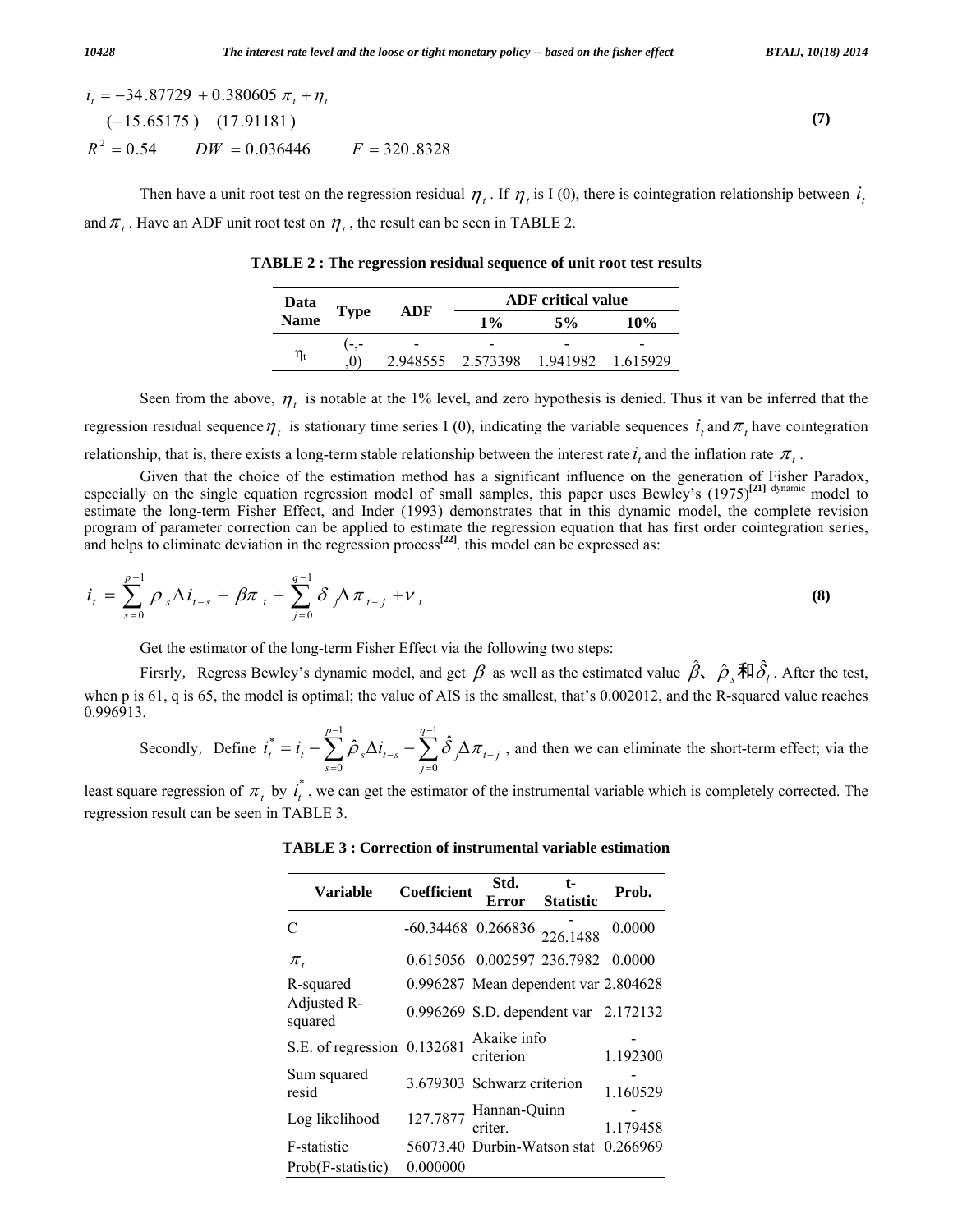Thus, the estimated model of long-term Fisher Effect is:

$$
it = -60.34468 + 0.615056 \pit
$$
  
(-226.1488) (236.7982)  

$$
R2 = 0.996287 \t\t D.W = 0.266969 \t\t F = 56073.40
$$

 Long-term Fisher Effect is the result of adjusting the inflation rate in the long run, while short-term Fisher Effect exists to show the instant adjustment of the nominal interest rate accompanied by the change of the prospective inflation rate. That's to say, in testing regression equation, if the regression parameter is conspicuously positive, in the following equation *β*>0 is also markedly established:

$$
i_{t} - i_{t-1} = \alpha + \beta(\pi_{t}^{e} - \pi_{t-1}^{e}) + \mu_{t}
$$
\n(10)

In the hypothesis of rational expectations (Fama, 1975), substitute the relation (5) of the inflation rate and the prospective inflation rate into the above equation, and we can get the test model of short-term Fisher Effect:

$$
\Delta i_t = \alpha + \beta \Delta \pi_t + \eta_t \tag{11}
$$

There into,  $\eta_t = \mu_t - \beta(\varepsilon_t - \varepsilon_{t-1})$ , the hypothesis of rational expectations does not exclude the correlation between  $\varepsilon_{t-1}$  and the variable in Period *t* (such as  $\Delta \pi_t$ ). In the formation of the error term  $\eta_t$ , the appearance of  $\varepsilon_{t-1}$ signifies it is related to the explanatory variable  $\Delta i_t$ , so the above regression equation can not be estimated by using OLS. In order to get the estimator of the regression equation, we, resting on Mishkin's research, uses Generalized Methods of Moments (GMM) to estimate equation (11). The instrumental variable set includes difference variables in t-1 period as well as before t-1 period  $(\Delta \pi_{t-1}, \Delta \pi_{t-2}, \Delta \pi_{t-3}, \Delta \pi_{t-4}, \Delta i_{t-1}, \Delta i_{t-2}, \Delta i_{t-3}, \Delta i_{t-4})$ . The estimated result can be seen in TABLE 4.

### **TABLE 4 : GMM estimation results**

| <b>Variable</b>                               | <b>Coefficient</b>            | Std.<br>Error                             | t-<br><b>Statistic</b> | Prob.    |
|-----------------------------------------------|-------------------------------|-------------------------------------------|------------------------|----------|
| C                                             | $-0.001534$ 0.004589 0.334277 |                                           |                        | 0.7385   |
| $D(\pi)$                                      |                               | 0.619119 0.023263 26.61350                |                        | 0.0000   |
| <b>ECM</b>                                    | 0.016738                      | 0.053687 0.311768                         |                        | 0.7555   |
| R-squared                                     |                               | 0.971600 Mean dependent var $_{0.030610}$ |                        |          |
| Adjusted R-<br>squared                        |                               | 0.971320 S.D. dependent var               |                        | 0.403644 |
| S.E. of regression 0.068357 Sum squared resid |                               |                                           |                        | 0.948560 |
| Durbin-Watson<br>stat                         | 1.918655 J-statistic          |                                           |                        | 0.025043 |

So short-term Fisher Effect is:

 $R^2 = 0.9716$  *D.W* = 1.918655  $(-0.334277) (26.61350) (0.311768)$  $\Delta i_t = -0.001534 + 0.619119 \Delta \pi_t + 0.016738 \text{ ECM}$ 

#### **CONCLUSIONS**

There exists long-term stable equilibrium relationship between the interest rate  $i_j$  and the inflation rate  $\pi_i$ , though they are not stable respectively. Since the interest rate is influenced by the inflation rate, their correlation coefficient is 0.615056. Test shows there exists partial long-term Fisher Effect between 1990 and 2012 in China. The existence of partial long-term Fisher Effect signifies the level values of the nominal interest rate and the inflation rate show linear trend in the long run, but the two time variables do not adjust conspicuously according to the scale of one-to-one. If the inflation rate

**(9)**

**(12)**